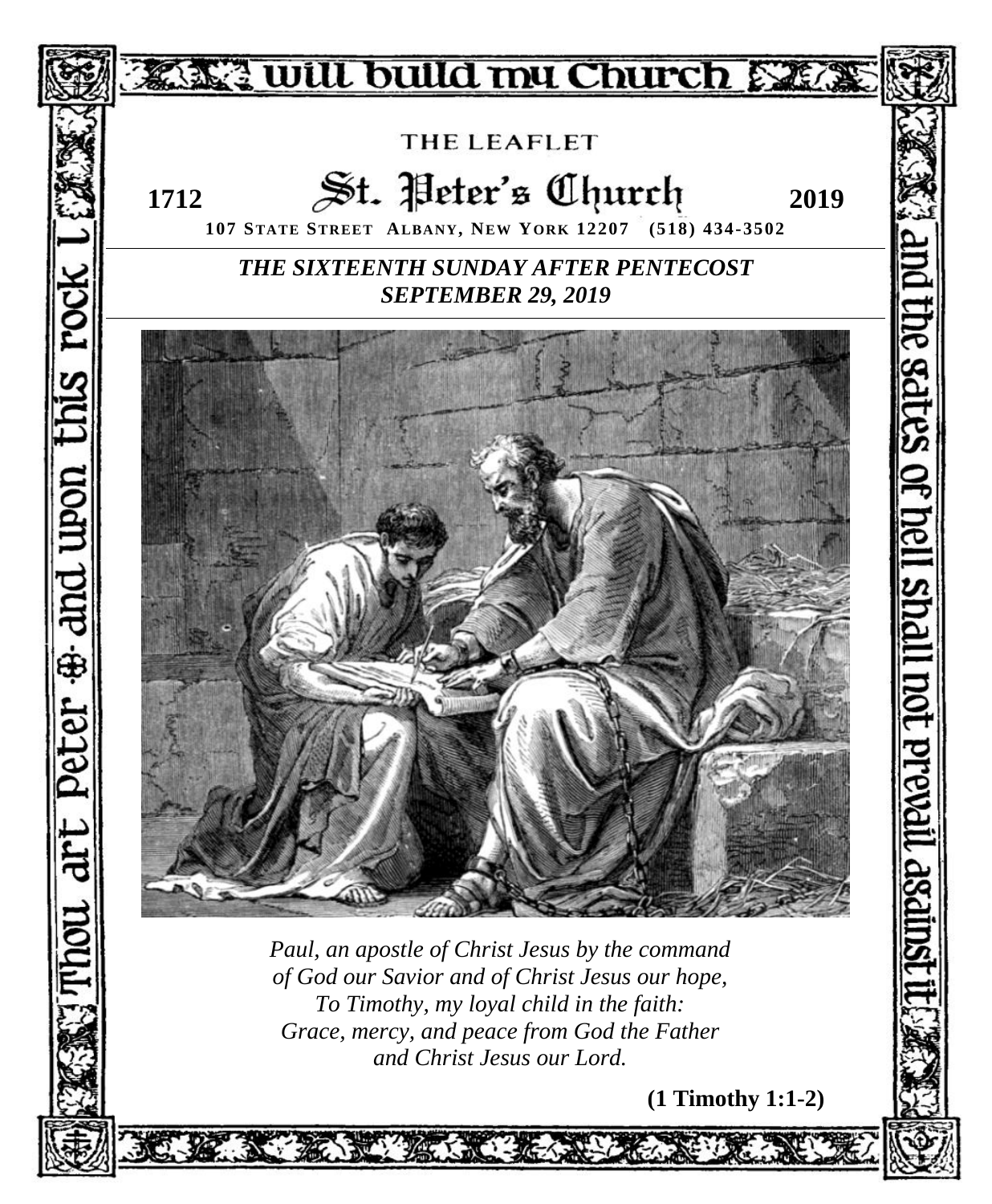| THE SIXTEENTH SUNDAY AFTER PENTECOST ~ SEPTEMBER 29, 2019<br>8:30 A.M. ~ HOLY COMMUNION AND HOMILY<br>10:30 A.M. ~ MORNING PRAYER AND SERMON<br>$\sim$ Youth Sunday Children's Chapel and Child Care $\sim$ |                                                                                                |                        |
|-------------------------------------------------------------------------------------------------------------------------------------------------------------------------------------------------------------|------------------------------------------------------------------------------------------------|------------------------|
| <b>PRELUDE</b>                                                                                                                                                                                              | <b>FANTAZIA OF FOURE PARTS</b>                                                                 | <b>ORLANDO GIBBONS</b> |
| + PROCESSIONAL HYMN                                                                                                                                                                                         | 546 AWAKE, MY SOUL, STRETCH EVERY NERVE                                                        | <b>SIROË</b>           |
|                                                                                                                                                                                                             | <b>CHILDREN'S HOMILY</b>                                                                       |                        |
|                                                                                                                                                                                                             | $\sim$ Children are invited to come forward to the "crossing" for the Children's Homily $\sim$ |                        |
| <b>MORNING PRAYER ~ RITE ONE</b>                                                                                                                                                                            |                                                                                                |                        |
| <b>CONFESSION OF SIN</b>                                                                                                                                                                                    |                                                                                                | PRAYER BOOK, PAGE 41   |
| + VENITE                                                                                                                                                                                                    | <b>CHANT S-7</b>                                                                               | PRAYER BOOK, PAGE 44   |
| $+$ PSALM                                                                                                                                                                                                   |                                                                                                | <b>PSALM 146</b>       |
| <b>THE FIRST LESSON</b>                                                                                                                                                                                     |                                                                                                | 1 ТІМОТНУ 6:11-19      |
|                                                                                                                                                                                                             | $\sim$ Children process out for Children's Chapel after the First Lesson $\sim$                |                        |
| + BENEDICTUS ES, DOMINE                                                                                                                                                                                     | <b>CHANT S-181</b>                                                                             | PRAYER BOOK, PAGE 49   |
| <b>THE SECOND LESSON</b>                                                                                                                                                                                    |                                                                                                | LUKE 16:19-31          |
| + JUBILATE DEO                                                                                                                                                                                              | <b>JOHN FARRANT</b>                                                                            | PRAYER BOOK, PAGE 45   |
| + THE APOSTLES' CREED                                                                                                                                                                                       |                                                                                                | PRAYER BOOK, PAGE 53   |
| THE PRAYERS AND GRACE                                                                                                                                                                                       |                                                                                                | PRAYER BOOK, PAGE 54   |
| + SERMON HYMN                                                                                                                                                                                               | 379 GOD IS LOVE, LET HEAVEN ADORE HIM                                                          | <b>ABBOT'S LEIGH</b>   |
| <b>SERMON ~ THE REV. PAUL J. HARTT, RECTOR</b>                                                                                                                                                              |                                                                                                |                        |
| <b>OFFERTORY ANTHEM</b>                                                                                                                                                                                     | <b>ALMIGHTY AND EVERLASTING GOD</b>                                                            | <b>ORLANDO GIBBONS</b> |
| + DOXOLOGY AND VERSE 4 OF "AMERICA"<br>HYMN 380 ~ VERSE 3 AND HYMN 717 ~ VERSE 4                                                                                                                            |                                                                                                |                        |
| <b>CLOSING PRAYERS AND BENEDICTION</b>                                                                                                                                                                      |                                                                                                |                        |
| + RECESSIONAL HYMN                                                                                                                                                                                          | <b>494 CROWN HIM WITH MANY CROWNS</b>                                                          | <b>DIADEMATA</b>       |
| <b>POSTLUDE</b>                                                                                                                                                                                             | <b>CHACONNE</b>                                                                                | <b>LOUIS COUPERIN</b>  |

**(+ALL STANDING)**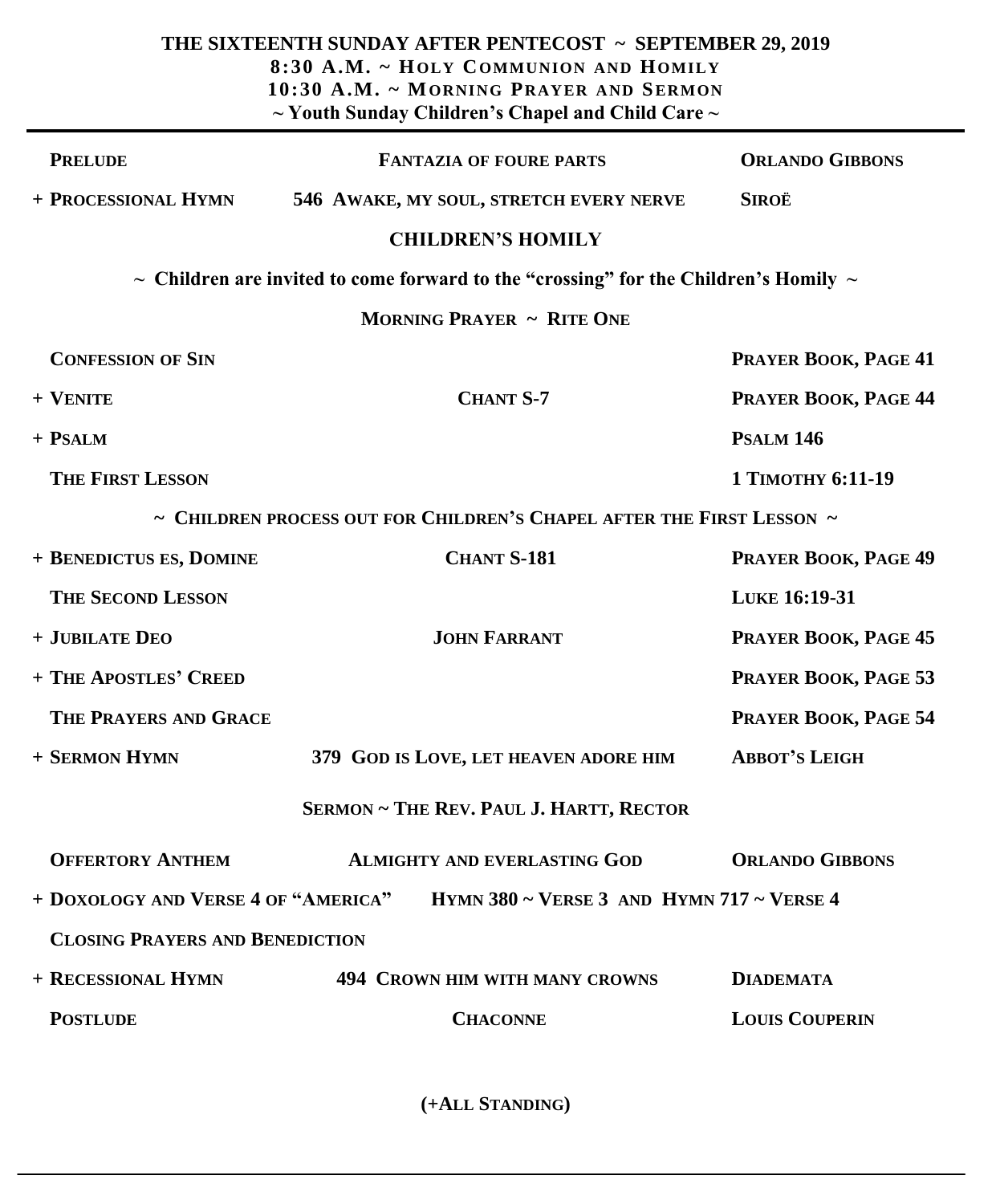## *THE FLOWERS ON THE MAIN ALTAR* are given to the **Glory of God** and in thanksgiving for God's Blessings

*THE USHERS* at the 8:30AM Service are Bernie Burnell and Clark Daggett *THE USHERS* at the 10:30AM Service are William Collins, Kevin Creagan, Jeff Russom and Frank Spath

## **~ Parish Notes ~**

**Coffee Hour:** Please join us for coffee hour after the 8:30AM and 10:30AM Services. All are welcome.

**Newcomers:** If you are interested in receiving more information about St. Peter's Church please feel free to call the church office or fill out an information card that is located in your pew. If you would like to be added to the church directory please call the church office.

**Youth Sunday:** Today is Youth Sunday. On the last Sunday of each month we invite the children of our parish to take special part at the 10:30AM service. The teens will fill important roles during the service in the Sanctuary. Additionally, we will be offering **Children's Chapel** for our youngest members. In lieu of our traditional Sunday School offering, pre-Confirmation youth and Sunday School teachers will celebrate a Youth Eucharist in the Pumpelly Room during the service. Children will begin worship with the parents in the main Sanctuary and following the first reading the children will be invited to process into Children's Chapel for their own Gospel message, homily and instructed Eucharist service. Please speak to Fr. Hartt or Mtr. Sue if your child would like to have a special role during an upcoming Youth Sunday.

**Alpha Course:** The Alpha Course will be offered on Sunday afternoons beginning today, September 29th. We will meet in the Vestry room at 12:15PM and begin with sharing a snack/meal and conclude by 1:30PM each week. Alpha is a great introduction to the Christian faith and church as well as for those wishing to deepen their faith. Each talk looks at a different question around faith and is designed to create conversation. Alpha is run all over the globe, and everyone is welcome. Please pray about attending and inviting a friend.

**Women's Book and Bible Study:** The Women's Book and Bible Study group will meet this Tuesday, October 1st at 5PM in the vestry room. Please read Chapter 4 prior to the meeting.

**Daughters of the King:** The October DOK meeting will be held next Sunday, October 6th in the second floor Sunday School room immediately following the 10:30AM service.

**Blessing of the Animals:** Next Sunday, October 6th at 2PM. As is custom in celebrating the Feast Day of St. Francis of Assisi, our church invites you to bring your pet to this church service for a blessing. The service of prayers and blessing will take place in the St. Francis Garden next to the sanctuary at 2PM allowing parishioners time to return home after morning services and return with their pet. We ask that you leash (or crate) your pet for their safety.

**Outreach Committee and Vestry Meetings:** These October meetings will be held on Tuesday, October 8th. Outreach Committee will meet at 4PM and Vestry will meet at 5:15PM.

**First Holy Communion and Confirmation Classes:** Youth in grades 1 and 2 are often ready for Holy Communion instruction while Confirmation is reserved for those over 13 years (adults included). For both classes, the individual must be baptized first. Please speak to Mother Sue or Father Hartt if you desire baptism, First Holy Communion or Confirmation instruction this Fall. First Holy Communion Classes will begin on Sunday, October 13th.